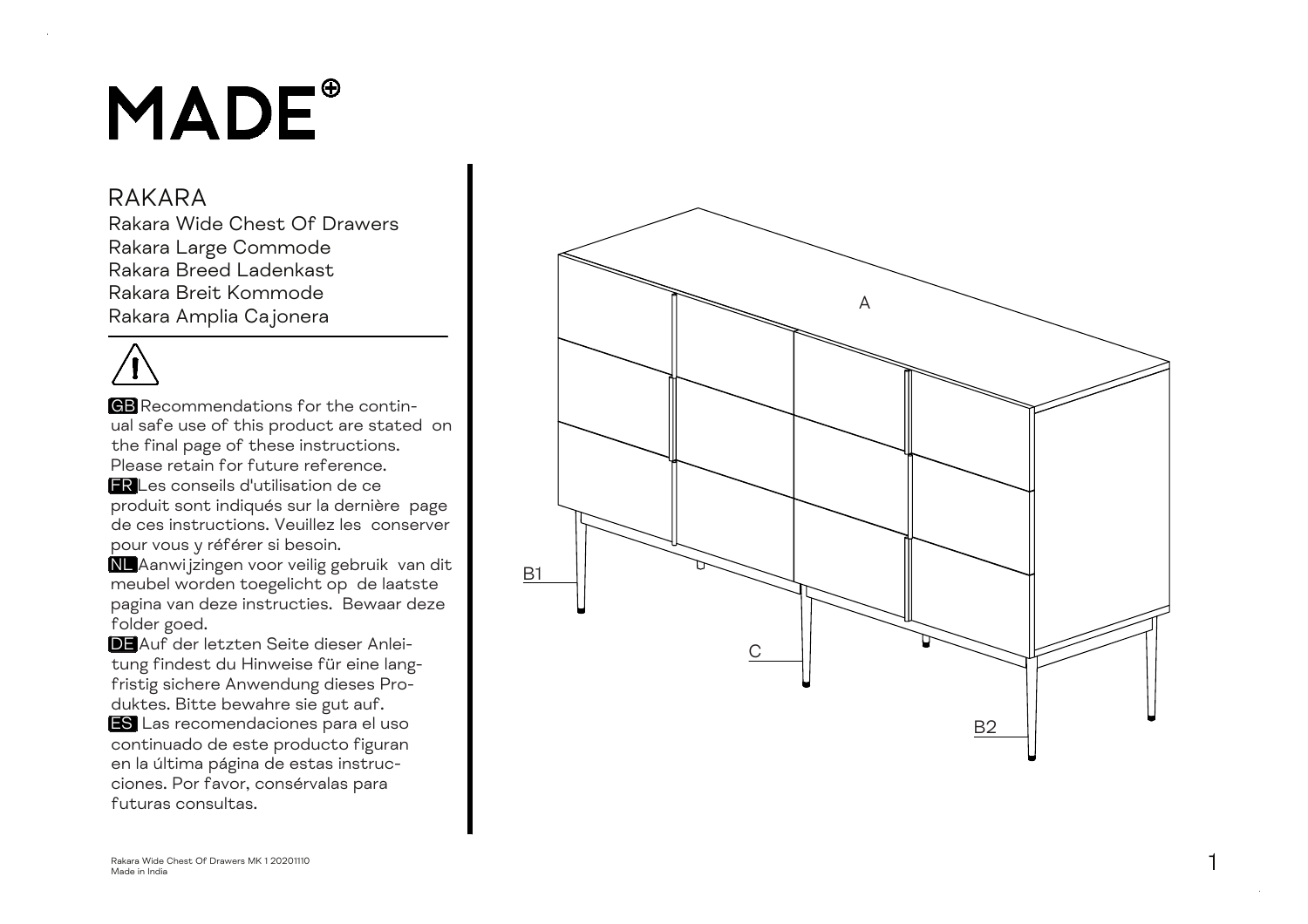

GB Wall fixings have been provided, however, because of the variety of wall types it is necessary that you identify the type of wall you intend to fix this item onto and contact your local hardware store to get alternative fittings if required.

FR Des fixations murales ont été fournies, cependant, en raison de la variété existante de murs, il est nécessaire que vous identifiiez le type de mur sur lequel vous avez l'intention de fixer cet article et que vous contactiez votre quincaillerie locale pour obtenir des raccords alternatifs si nécessaire.

NL Muurbevestigingen zijn meegeleverd. Vanwege de verschillende type muren, is het belangrijk dat je identificeert aan wat voor type muur je dit item wilt hangen. Mocht er een andere type bevestiging nodig zijn, neem dan contact op met een lokale bouwmarkt of doe-het-zelfzaak voor meer informatie.

DE Trotz enthaltener Wandbefestigungen ist es aufgrund von Unterschieden in der Wandbeschaenheit jedoch notwendig, den Wandtyp zu identifizieren, an dem der Gegenstand befestigt werden soll. Lassen Sie sich wenn nötig in einem lokalen Baumarkt bzgl. alternativer Befestigungen beraten.

ES Proporcionamos las fijaciones de pared. Sin embargo, es necesario que identifiques el tipo de pared en la que quieres fijar este artículo y te pongas en contacto con tu ferretería más cercana para obtener accesorios alternativos si fuera necesario.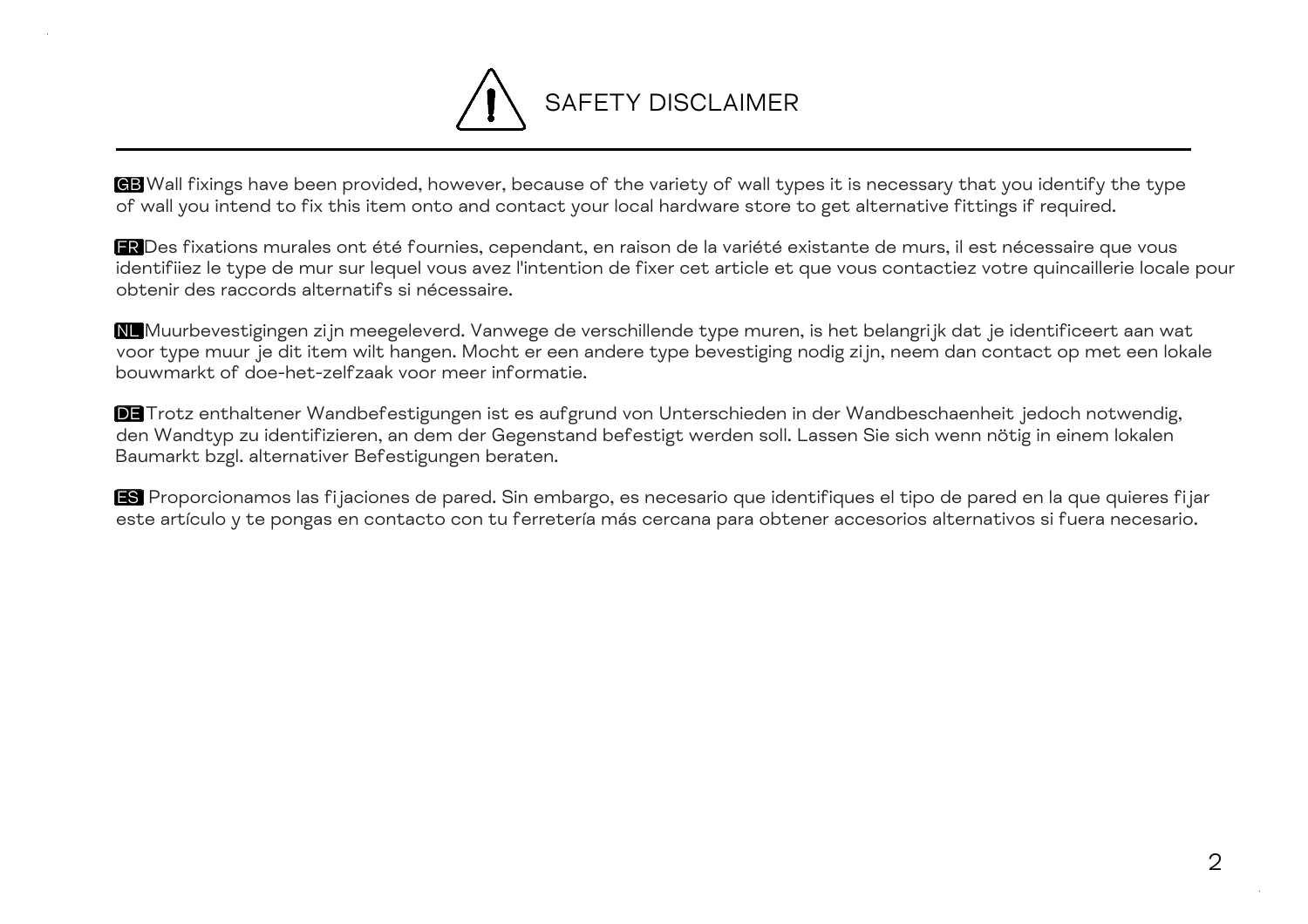

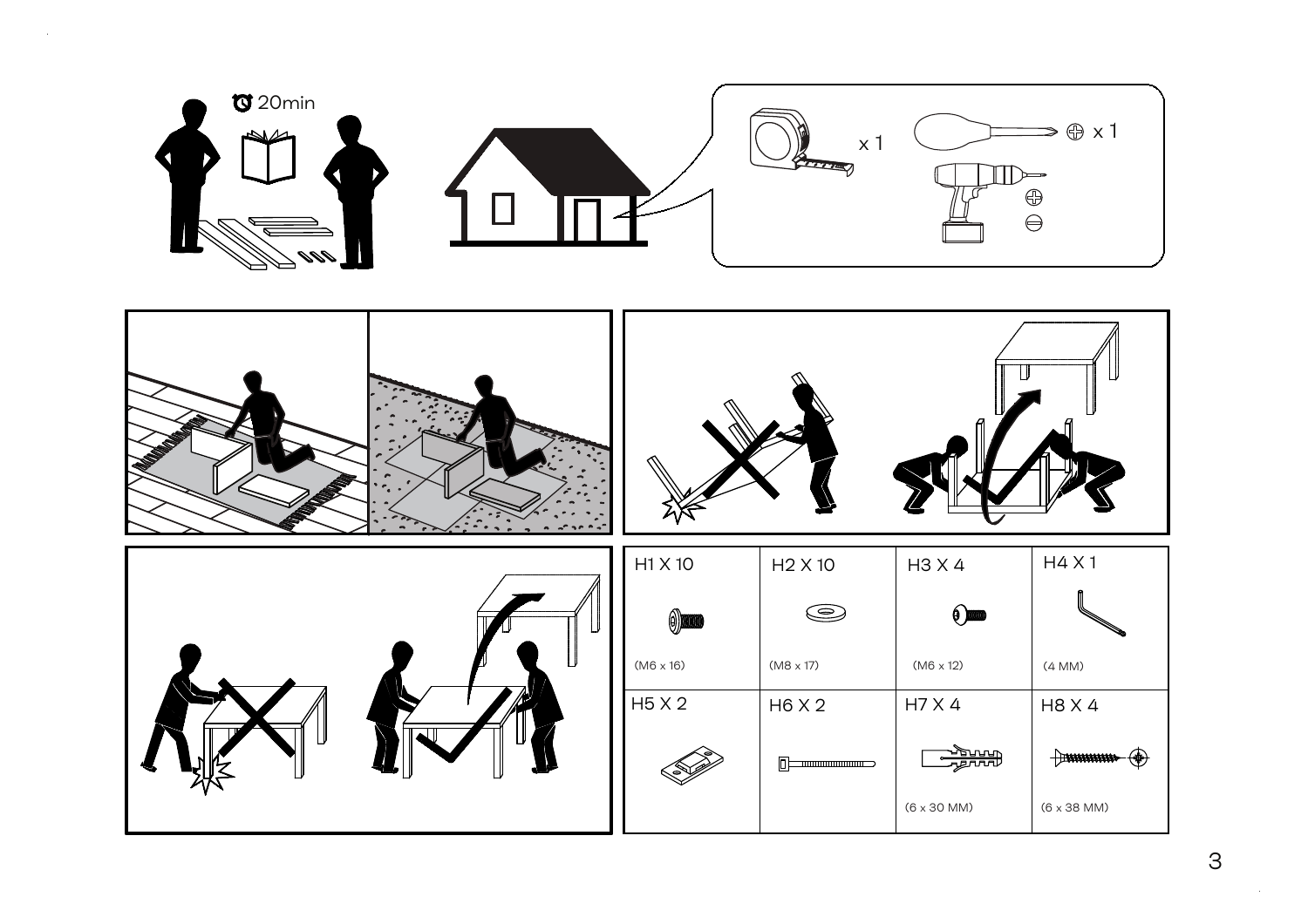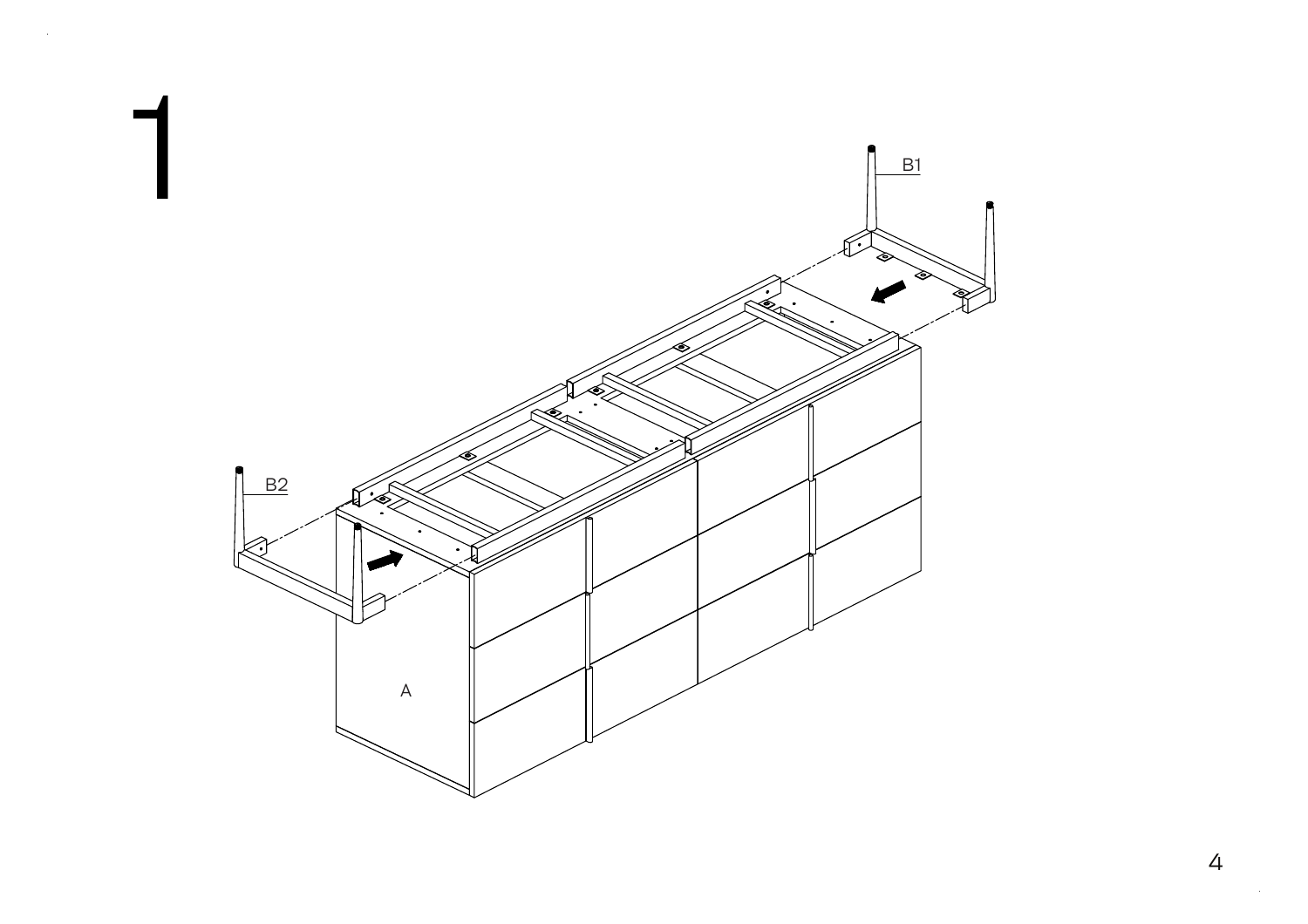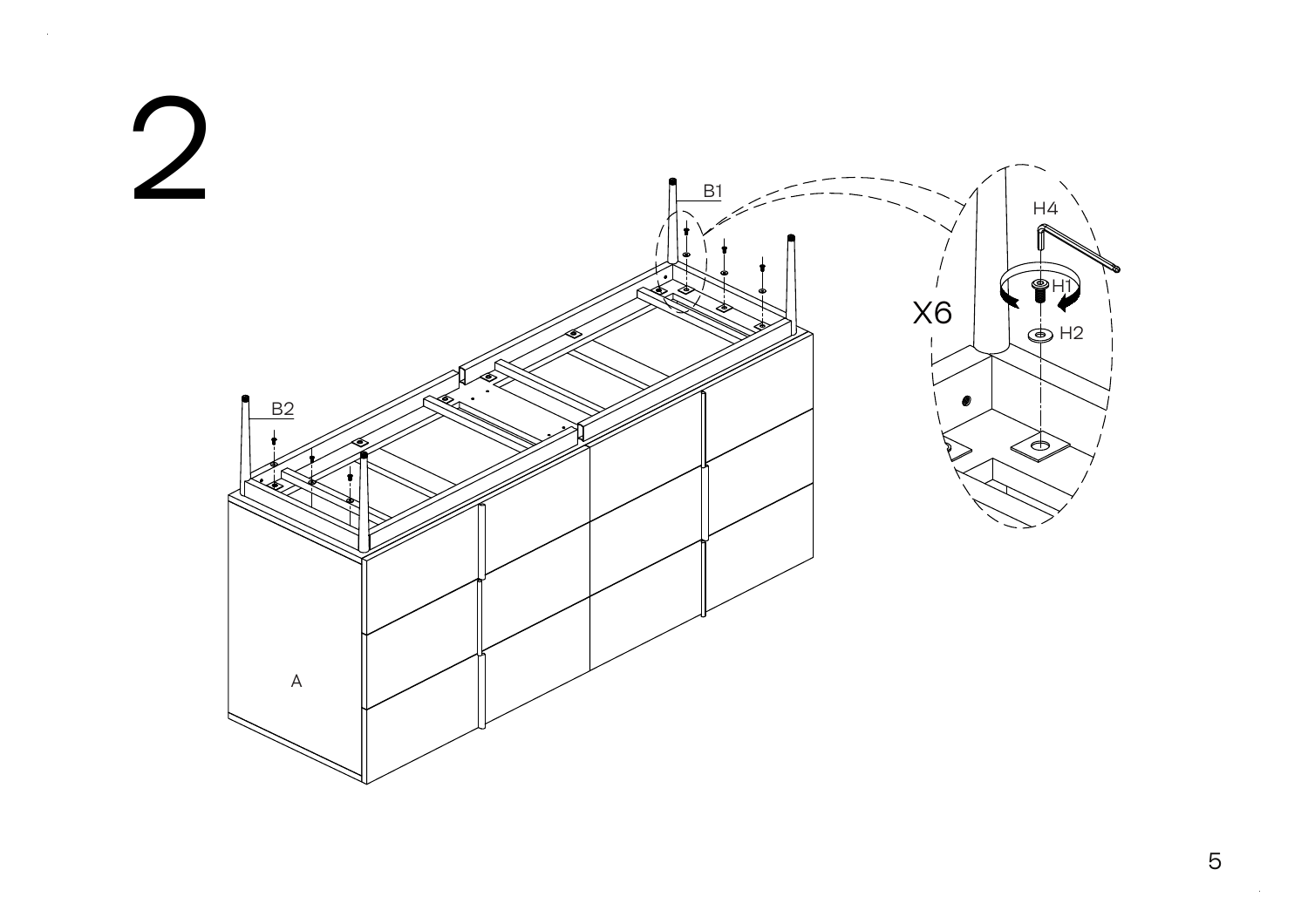

 $\mathbf 6$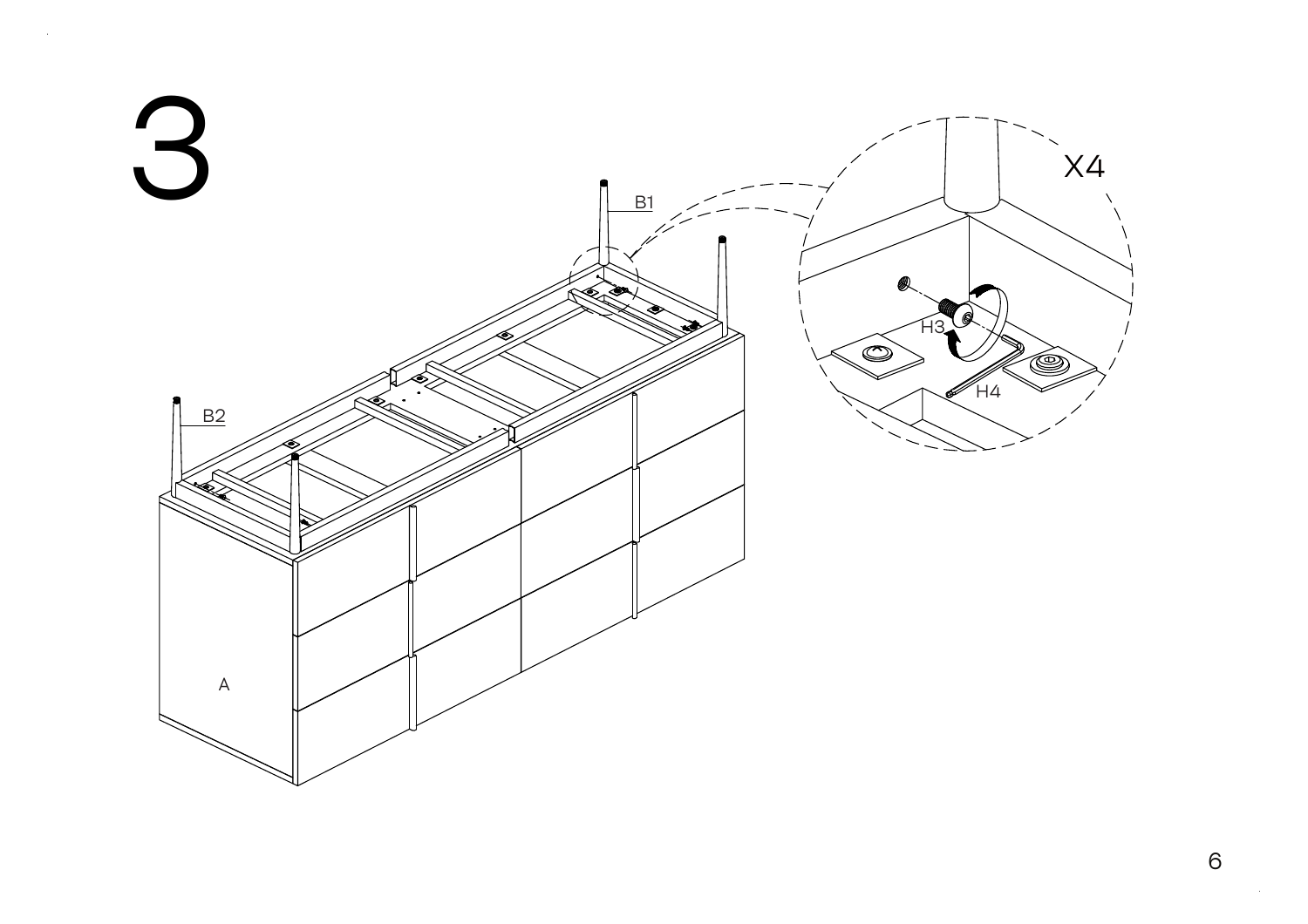

 $\overline{7}$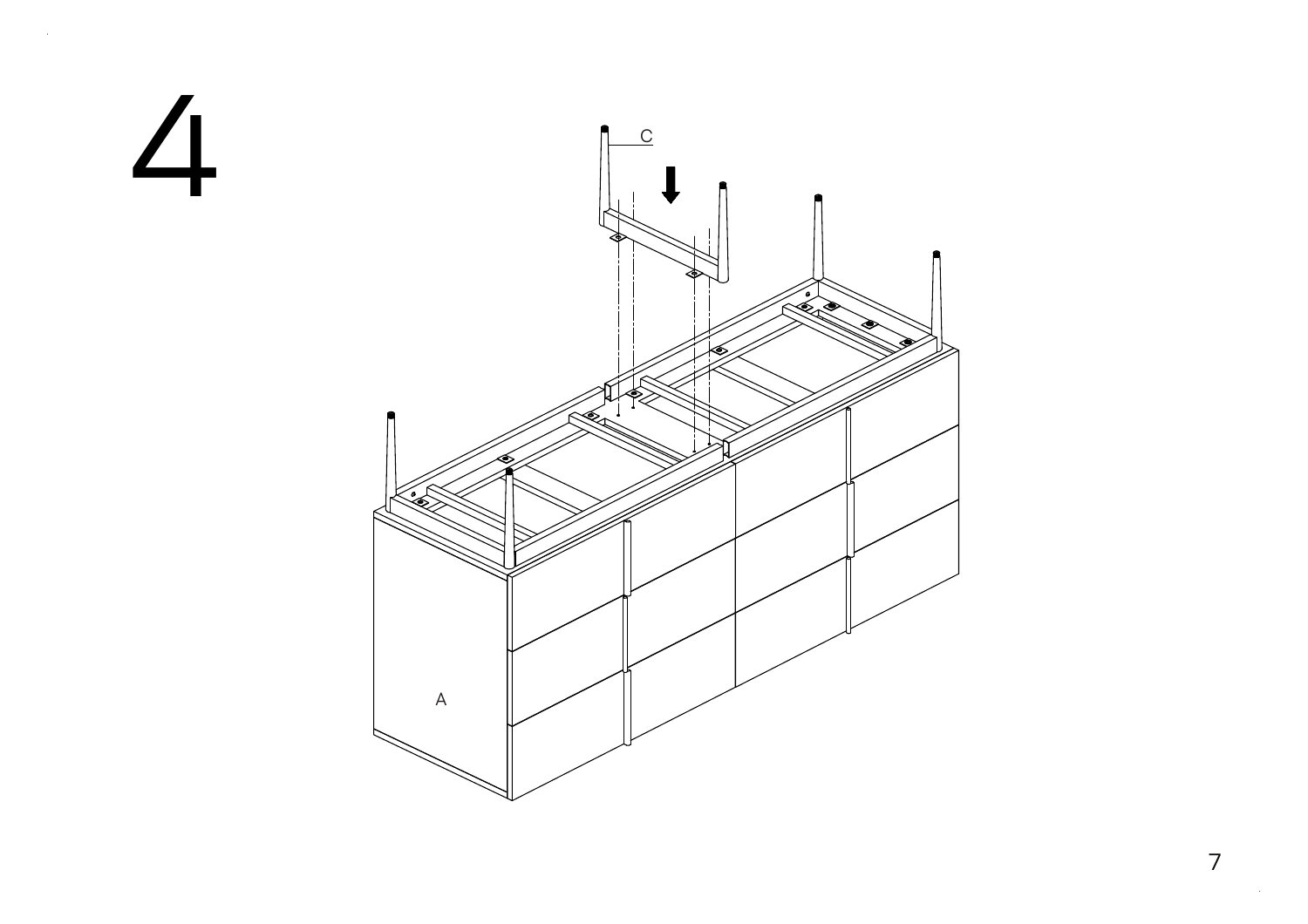

 $\mathbf{8}$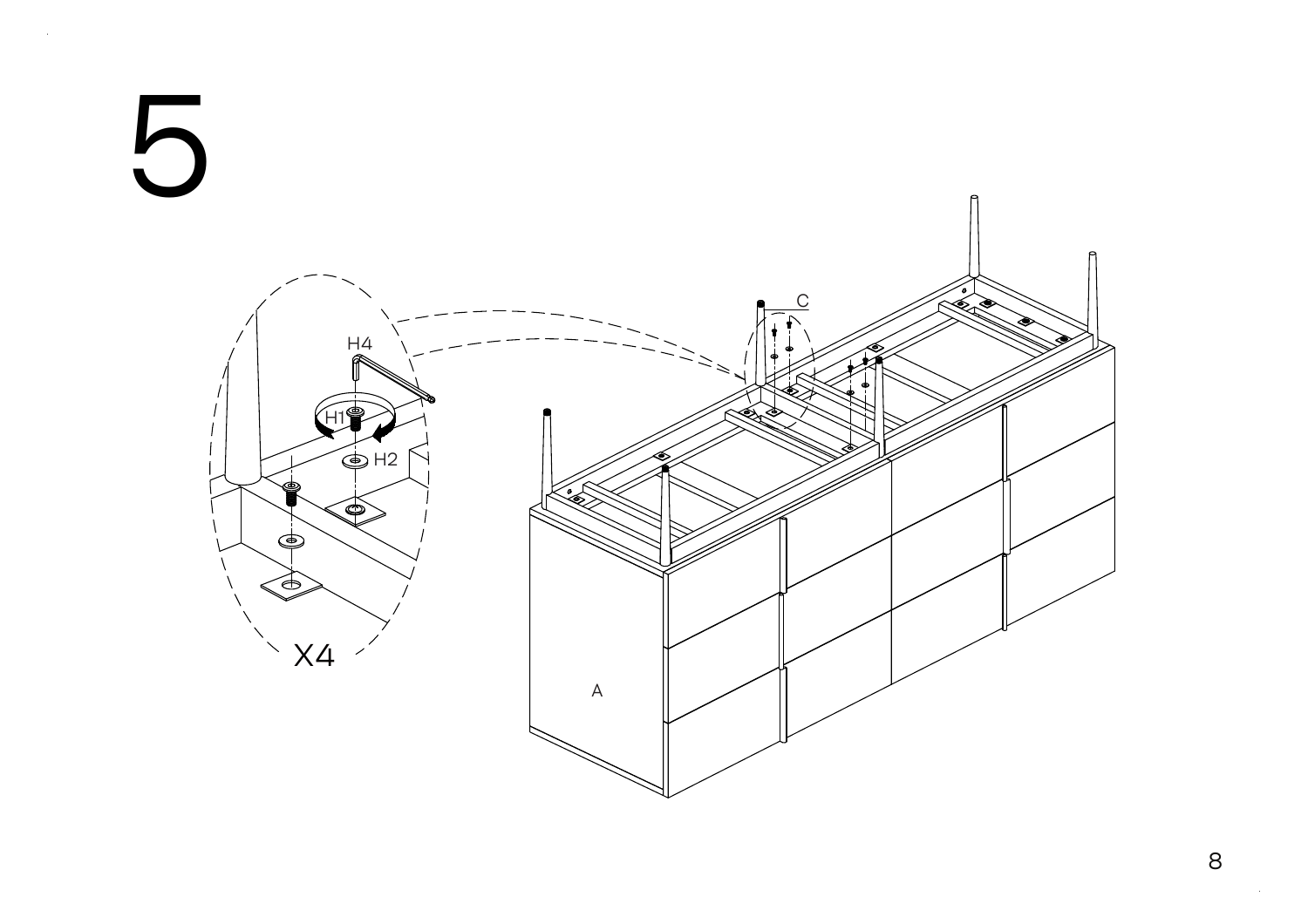